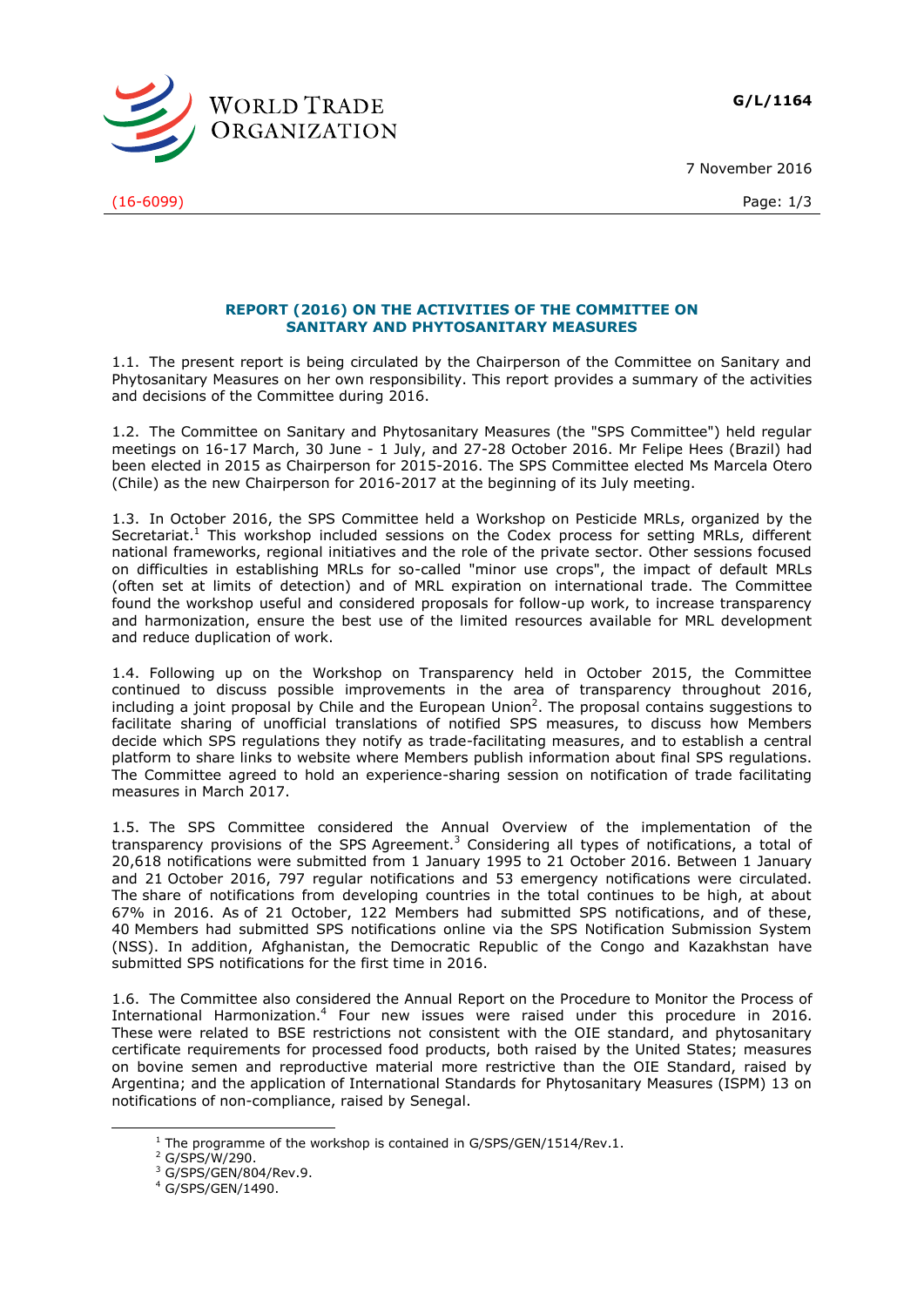1.7. Many Members provided the SPS Committee with information regarding their status with respect to specific plant pests and animal diseases. These include, *inter alia*, information from Brazil and Mexico regarding freedom from classical swine fever, from Costa Rica, the European Union and Mexico regarding their negligible risk for BSE status, from Nigeria and the United States on their avian influenza situation, and from the Russian Federation on its foot and mouth disease (FMD) status. This information is compiled in the Annual Report on the Implementation of Article 6.<sup>5</sup>

1.8. At each meeting, Members provided information regarding changes in their SPS policies and situations. For example, Ukraine provided information on the Food Safety and Consumer Protection Service, Peru provided information on sanitary requirements for imports of processed foods, Turkey on recent developments in the field of plant health, and Japan provided information on its actions in containing the Fukushima Daiichi nuclear power plant accident. The European Union, the Russian Federation and Ukraine provided updates on the African swine fever situation, the United States on its Food Safety Modernization Act, and the European Union on its public consultation to define criteria for identifying endocrine disruptors.

1.9. The SPS Committee considered a wide range of specific trade concerns. Thirteen new specific trade concerns were raised during 2016. New trade concerns included, *inter alia*, Namibia's concerns over South Africa's revised veterinary health certificates for cattle, sheep and goats; Israel's concern over Costa Rica's regulation on pesticides and related substances; Mexico's concerns regarding Guatemala's restrictions on egg products; and Brazil's concerns over EU restrictions on exports of pork from the State of Santa Catarina. The European Union raised new concerns relating to China's import restrictions due to Schmallenberg Virus and Highly Pathogenic Avian Influenza; and the Russian Federation's import restrictions on certain animal products from Germany. Ukraine also raised a new concern over the Russian Federation's import measures.

1.10. Many previously raised concerns continued to be discussed during 2016. Several Members intervened on issues such as the EU Novel food Regulation, and the EU proposal for categorization on compounds as endocrine disruptors. Several Members also reiterated concerns regarding GMO-related policies proposed by the European Union and China, and a couple of Members raised US measures on catfish. Mexico reiterated concerns on Costa Rica's temporary suspension of issuing phytosanitary certificates for avocados. Nigeria reported that its concern concerning Mexico's measures on imports of hibiscus flowers had been resolved, and the European Union informed the Committee that its trade concern on China's import conditions related to phthalates in spirits and wine was resolved. Information on specific trade concerns is compiled on an annual basis in a report on specific trade concerns.<sup>6</sup>

1.11. Since October 2014, the Committee has been at an impasse in its adoption of the Report of the Fourth Review of the Operation and Implementation of the SPS Agreement<sup>7</sup>, and the Catalogue of Instruments Available to WTO Members to Manage SPS Issues<sup>8</sup>. On the Catalogue, although the Committee agreed on the value of the document, there was still no agreement on the inclusion of a disclaimer to clarify the legal status of the document, despite the Chairperson's efforts. A recommendation regarding the Committee's future work on private standards has been a point of contention in the adoption of the Review Report, and although several Members worked together to find a solution, they could not bridge the remaining differences. The Committee is now considering options on how to move beyond the impasse on the Review. There was no progress in the Committee's development of a working definition of the term "SPS-related private standard".

1.12. Members, Observer Organizations and the Secretariat provided information on SPS-related technical assistance activities at each of the Committee's meetings. The STDF Secretariat also kept the Committee informed of the work of the Standards and Trade Development Facility.<sup>9</sup> Several information sessions were held in the margins of SPS Committee meetings, including EU sessions on its work on novel foods, and endocrine disruptors; and US sessions on the Food Safety Modernization Act, and on its Cooperation Programme on MRLs for Minor Use Crops.

-

<sup>5</sup> G/SPS/GEN/1491.

<sup>6</sup> G/SPS/GEN/204/Rev.16.

<sup>7</sup> G/SPS/W/280/Rev.2.

<sup>8</sup> G/SPS/W/279/Rev.2.

<sup>9</sup> G/SPS/GEN/1470, G/SPS/GEN/1497 and G/SPS/GEN/1516.